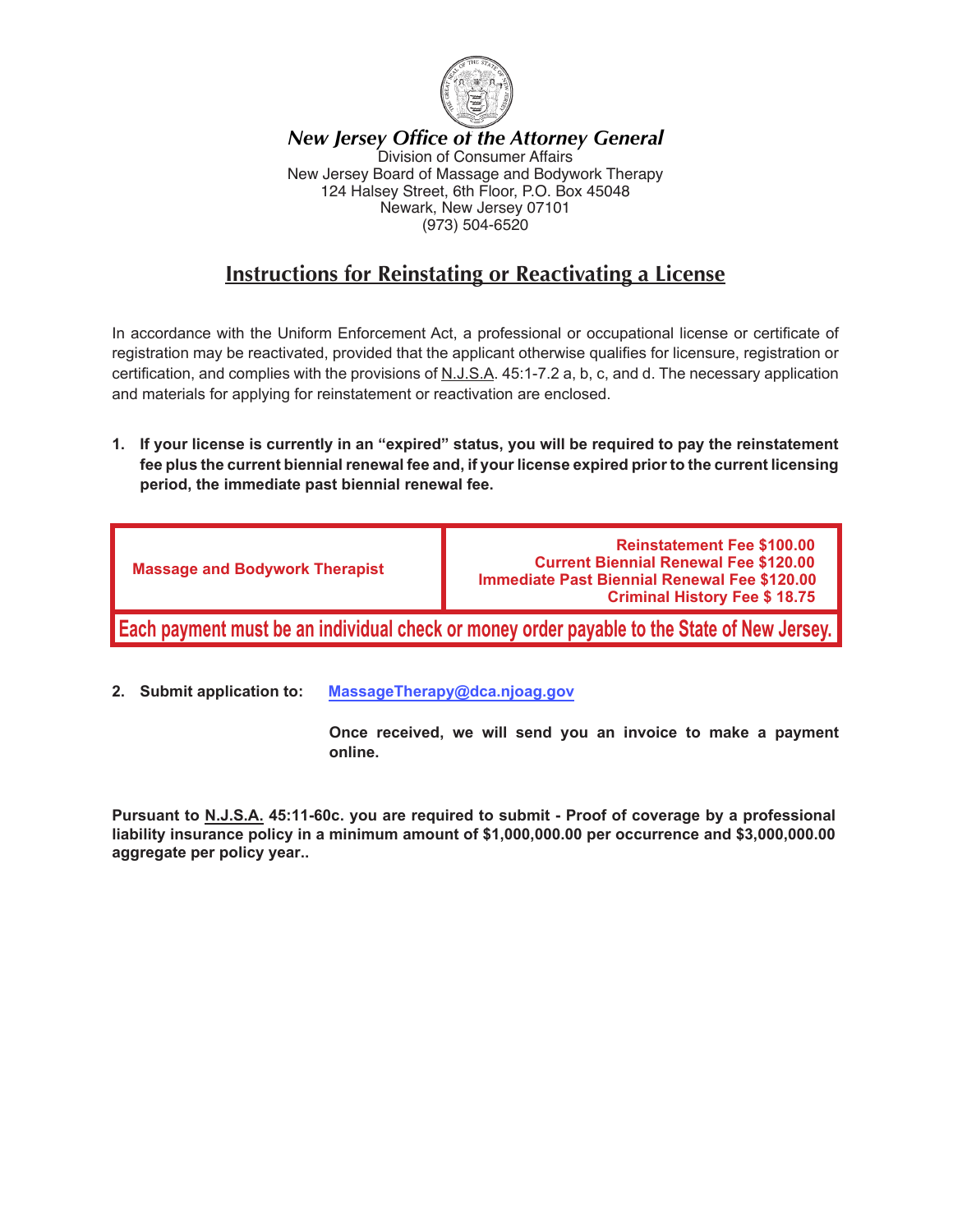

*New Jersey Office of the Attorney General* Division of Consumer Affairs New Jersey Board of Massage and Bodywork Therapy 124 Halsey Street, 6th Floor, P.O. Box 45048 Newark, New Jersey 07101 (973) 504-6520

## **Application for Reinstatement or Reactivation of a New Jersey License**

N.J. License No.: \_\_\_\_\_\_\_\_\_\_\_\_\_\_\_\_\_\_\_\_\_\_\_\_\_\_\_\_\_\_\_\_\_\_\_\_\_\_ Type of License: \_\_\_\_\_\_\_\_\_\_\_\_\_\_\_\_\_\_\_\_\_\_\_\_\_\_\_\_\_\_\_\_\_\_\_\_\_\_\_\_

Initial License Date: \_\_\_\_\_\_\_\_\_\_\_\_\_\_\_\_\_\_\_\_\_\_\_\_\_\_\_\_\_\_\_\_\_\_\_ Date of last renewal: \_\_\_\_\_\_\_\_\_\_\_\_\_\_\_\_\_\_\_\_\_\_\_\_\_\_\_\_\_\_\_\_\_\_\_\_\_

Date license became suspended or inactive:

Please submit with this application a check or money order made payable to the State of New Jersey in the amount corresponding to your application category. (Applicants should understand that if the fee is paid with a personal check, and the check is returned by the bank due to insufficient funds, the next step in the reinstatement or reactivation process will be delayed until the fee is paid.)

The Division is precluded by law from disclosing to the public the place of residence of licensees or applicants, without their consent. However, you are required to provide an address that may be released to the public in our directories or in response to other requests (by putting a check in the appropriate box). If you provide your place of residence as your public address of record, we will assume that you have consented to have that address be disclosed. If you do not consent to the disclosure of your place of residence, you should provide an address of record other than your place of residence that may be released to the public. One of your addresses must include a street, city, state and ZIP code.

Information that you provide on this application (including your address of record) may be subject to public disclosure as required by the Open Public Records Act (OPRA).

#### **Please print clearly. You must answer all of the questions on this application.**

| <b>Personal Information</b> |  |               | Date of birth:                       |            |                |          |                                      |     |      |
|-----------------------------|--|---------------|--------------------------------------|------------|----------------|----------|--------------------------------------|-----|------|
|                             |  |               |                                      |            |                |          | Month                                | Day | Year |
|                             |  |               |                                      |            |                |          |                                      |     |      |
|                             |  |               | Last name                            | First name | Middle initial |          | Maiden name                          |     |      |
| 2.                          |  | Address       |                                      |            |                |          |                                      |     |      |
|                             |  |               |                                      |            |                |          |                                      |     |      |
|                             |  |               | Street or P.O. Box                   | City       | State          | ZIP code | County                               |     |      |
|                             |  |               |                                      |            |                |          |                                      |     |      |
|                             |  |               | Telephone number (include area code) |            |                |          | E-mail address                       |     |      |
|                             |  |               |                                      |            |                |          |                                      |     |      |
|                             |  |               | Name of company                      |            |                |          | Telephone number (include area code) |     |      |
|                             |  |               |                                      |            |                |          |                                      |     |      |
|                             |  |               | Street                               | City       | State          | ZIP code | County                               |     |      |
|                             |  | Mailing: $\_$ |                                      |            |                |          |                                      |     |      |
|                             |  |               | Street or P.O. Box                   | City       | State          | ZIP code | County                               |     |      |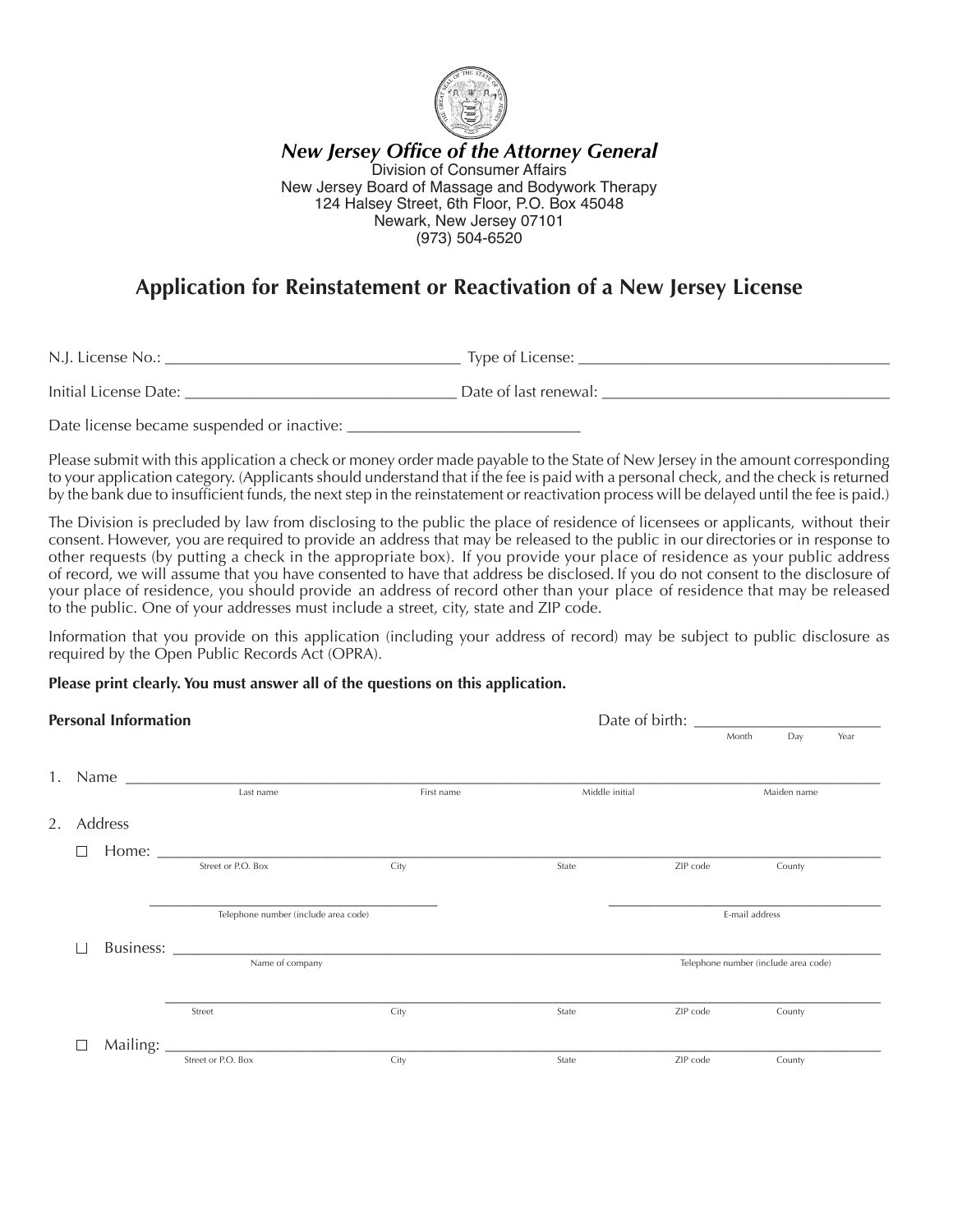3. \*Social Security No: \_\_\_\_ - \_\_\_

You **must** provide your Social Security number to the Board. Failure to do so will result in denial of licensure reinstatement or reactivation.

\*Pursuant to N.J.S.A. 54:50-24 et seq. of the New Jersey taxation law, N.J.S.A. 2A:17-56.44e of the New Jersey Child Support Enforcement Law, Section 1128E(b)(2)A of the Social Security Act and 45 C.F.R. 60.7, 60.8 and 60.9, the Committee is required to obtain your Social Security number. Pursuant to these authorities, the Committee is also obligated to provide your Social Security number to:

- a. the Director of Taxation to assist in the administration and enforcement of any tax law, including for the purpose of reviewing compliance with State tax law and updating and correcting tax records;
- b. the Probation Division or any other agency responsible for child support enforcement, upon request; and
- c. the National Practitioner Data Bank and the H.I.P. Data Bank, when reporting adverse actions relating to health care professionals.
- 4. Citizenship / Immigration Status

Federal law limits the issuance or renewal of professional or occupational licenses, registrations or certificates to U.S. citizens or qualified aliens. To comply with this federal law, check the appropriate box below which indicates your citizenship/immigration status. If you are not a U.S. citizen, attach a copy of your alien registration card (front and back) or other documentation issued by the office of U.S. Citizenship and Immigration Services (USCIS).

- $\Box$  U.S. citizen
- $\Box$  Alien lawfully admitted for permanent residence in U.S.
- $\Box$  Other immigration status

Questions about your immigration status and whether or not it is a qualifying status under federal law should be directed to the USCIS at: 1-800-375-5283.

#### 5. Child Support **(You must answer a, b, c and d.)**

Please certify, under penalty of perjury, the following:

| a. Do you currently have a child-support obligation?                                                                               |            | Yes <u>J</u> No |
|------------------------------------------------------------------------------------------------------------------------------------|------------|-----------------|
| (1) If "Yes," are you in arrears in payment of said obligation?                                                                    | Yes        | $\Box$ No       |
| (2) If "Yes," does the arrearage match or exceed the total amount payable for the past six months?                                 | $\Box$ Yes | $\Box$ No       |
| b. Have you failed to provide any court-ordered health insurance coverage during the past six months? $\square$ Yes $\square$ No   |            |                 |
| c. Have you failed to respond to a subpoena relating to either a paternity or child-support proceeding? $\square$ Yes $\square$ No |            |                 |
| d. Are you the subject of a child-support-related arrest warrant?                                                                  | Yes.       | No.             |
|                                                                                                                                    |            |                 |

In accordance with N.J.S.A. 2A:17-56.44d, an answer of "Yes" to questions a(1) through d will result in a denial of reinstatement or reactivation of licensure. Furthermore, any false certification of the above may subject you to a penalty, including, but not limited to, immediate revocation or suspension of licensure.

\_\_\_\_\_\_\_\_\_\_\_\_\_\_\_\_\_\_\_\_\_\_\_\_\_\_\_\_\_\_\_\_\_ \_\_\_\_\_\_\_\_\_\_\_\_\_\_\_\_\_\_\_\_\_\_\_\_\_\_\_\_\_\_\_\_\_\_\_\_\_\_\_\_\_\_ \_\_\_\_\_\_\_\_\_\_\_\_\_\_\_\_\_\_\_ Applicant's name (please print) and the control of the control of the Applicant's signature Date of the Date Date of the Date of the Date of the Date of the Date of the Date of the Date of the Date of the Date of the Date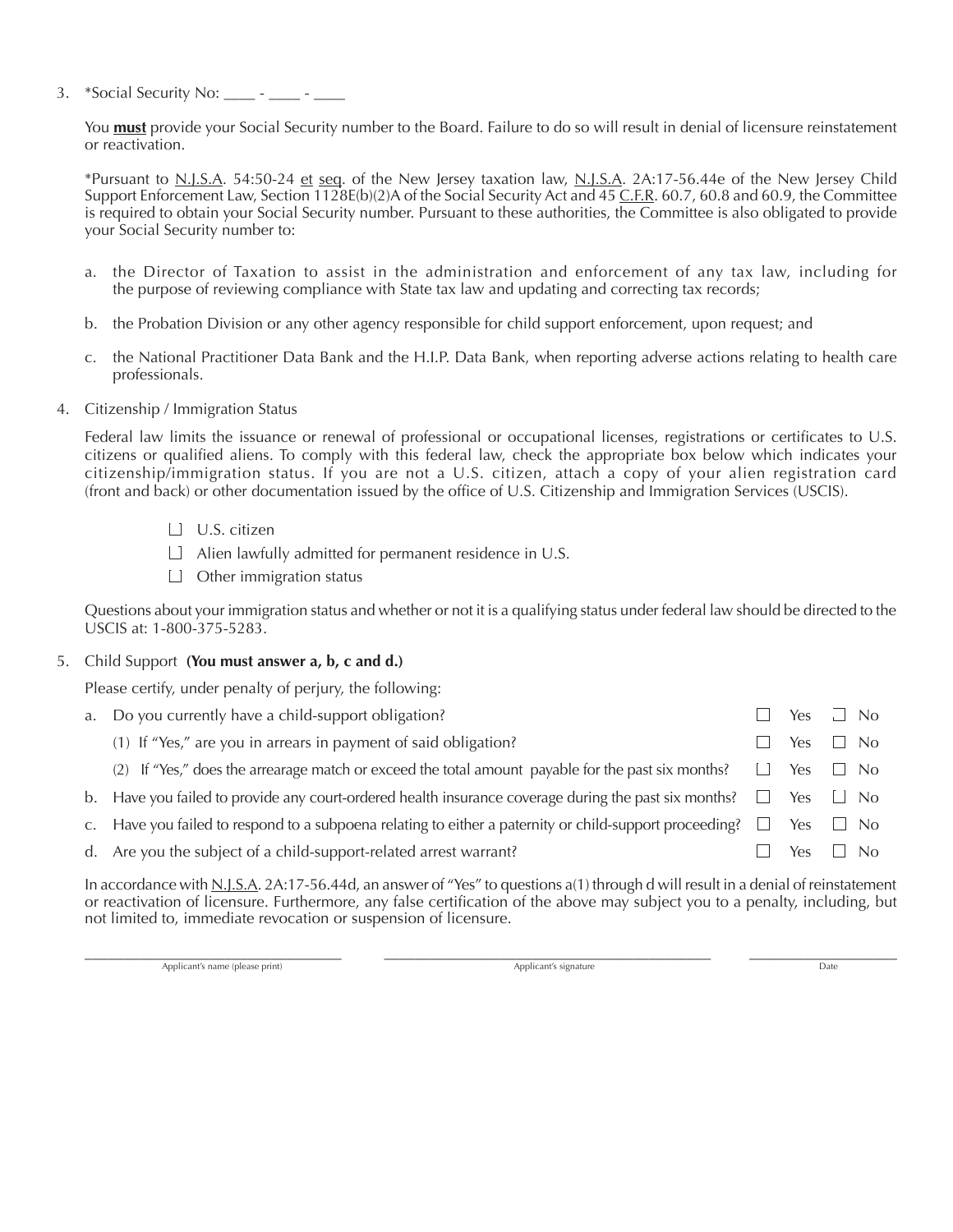#### 6. Illegal Use of Controlled Dangerous Substances

The question below pertains to the illegal use of controlled dangerous substances. Please read the definitions carefully. Your responses will be treated confidentially and retained separately. Please be aware that you have the right to elect not to answer this question if you have reasonable cause to believe that answering may expose you to the possibility of criminal prosecution. In that event, you may assert the Fifth Amendment privilege against self-incrimination. Any claim of Fifth Amendment privilege must be made in good faith. If you choose to assert the Fifth Amendment, you must do so in writing. You must fully respond to all other questions on the application. Your application for licensure or certification will be processed if you claim the Fifth Amendment privilege against self-incrimination. You should be aware, however, that you may later be directed by the Attorney General to answer a question that you have refused to answer on the basis on the Fifth Amendment, provided that the Attorney General first grants you immunity afforded by statutory law, (N.J.S.A. 45:1-20).

**"Currently"** does not mean on the day of, or even in the weeks or months preceding the completion of this application. Rather, it means recently enough so that the use of drugs may have an ongoing impact on one's functioning as a licensee, or within the previous 365 days, whichever is longer.

**"Illegal use of controlled dangerous substance"** means the use of a controlled dangerous substance obtained illegally (e.g. heroin or cocaine) as well as the use of controlled dangerous substances which are not obtained pursuant to a valid prescription or not taken in accordance with the directions of a licensed health care practitioner.

a. Are you currently engaged in the illegal use of controlled dangerous substances? (As stated above, "currently" is defined as "recently enough… [to] have an ongoing impact…" or "within the previous 365 days," whichever is longer.)

 $\Box$  Yes  $\Box$  No

If you answered "Yes," are you currently participating in a supervised rehabilitation program or professional assistance program that monitors you in order to assure that you are not engaging in the illegal use of controlled dangerous substances?

□ Yes □ No

\_\_\_\_\_\_\_\_\_\_\_\_\_\_\_\_\_\_\_\_\_\_\_\_\_\_\_\_\_\_\_\_\_\_\_\_\_\_\_\_\_\_\_\_\_\_\_\_\_\_\_\_\_ \_\_\_\_\_\_\_\_\_\_\_\_\_\_\_\_\_\_\_\_\_\_\_\_\_\_\_\_\_\_\_\_\_\_\_ Applicant's signature Date Date of the Date of the Date of the Date of the Date of the Date of the Date of the Date of the Date of the Date of the Date of the Date of the Date of the Date of the Date of the Date of the Dat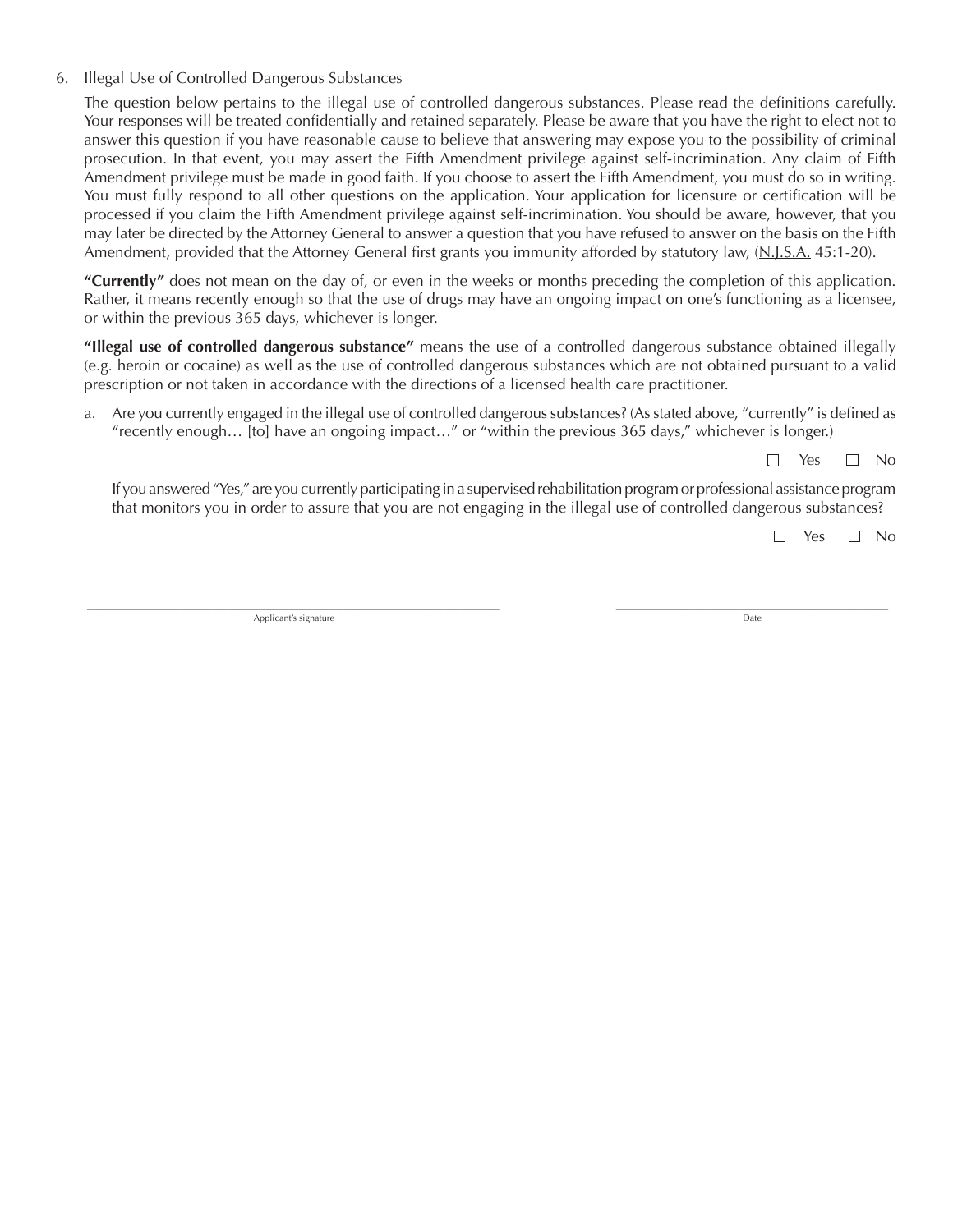- 7. Have you ever changed your name?  $\Box$  Yes  $\Box$  No If "Yes," please submit with this application a copy of the marriage certificate, divorce decree or court order.
- 8. Have you ever been summoned; arrested; taken into custody; indicted; tried; charged with; admitted into pre-trial intervention (P.T.I.); or pled guilty to any violation of law, ordinance, felony, misdemeanor or disorderly persons offense, in New Jersey, any other state, the District of Columbia or in any other jurisdiction? (Parking or speeding violations need not be disclosed, but motor vehicle violations such as driving while impaired or intoxicated must be.)  $\Box$  Yes  $\Box$  No
- 9. Have you ever been convicted of any crime or offense under any circumstances? This includes, but is not limited to, a plea of guilty, non vult, nolo contendere, no contest, or a finding of guilt by a judge or jury.  $\square$  Yes  $\square$  No

If "Yes," provide a copy of the judgment of conviction and the release from parole or probation. Please provide a complete explanation. (Attach additional sheets of paper to this application.)

10. Do you currently hold, or have you ever held, a professional license or certificate of **any** kind in New Jersey, any other state, the District of Columbia or in any other jurisdiction?  $\Box$  Yes  $\Box$  No

If "Yes," for each license or certificate held, provide the date(s) held and the number(s). If the license or certificate was issued under a different name, please provide that name.

|                                |        | Last name                                                    | First name | Middle initial      |
|--------------------------------|--------|--------------------------------------------------------------|------------|---------------------|
|                                |        |                                                              |            |                     |
| Type of license or certificate | Number | State or jurisdiction that issued the license or certificate |            | Date issued/expired |
| Type of license or certificate | Number | State or jurisdiction that issued the license or certificate |            | Date issued/expired |
| Type of license or certificate | Number | State or jurisdiction that issued the license or certificate |            | Date issued/expired |
| Type of license or certificate | Number | State or jurisdiction that issued the license or certificate |            | Date issued/expired |
| Type of license or certificate | Number | State or jurisdiction that issued the license or certificate |            | Date issued/expired |

- 11. Have you ever been disciplined or denied a professional license or certificate of any kind in New Jersey, any other state, the District of Columbia or in any other jurisdiction?  $\Box$  Yes  $\Box$  No
- 12. Have you ever had a professional license or certificate of any type suspended, revoked or surrendered in New Jersey, any other state, the District of Columbia or in any other jurisdiction?  $\Box$  Yes  $\Box$  No
- 13. Has any action (including the assessment of fines or other penalties) ever been taken against your professional practice by any agency or certification board in New Jersey, any other state, the District of Columbia or in any other jurisdiction?

 $\Box$  Yes  $\Box$  No

14. Have you ever been named as a defendant in any litigation related to the practice of massage and bodywork therapy or other professional practice in New Jersey, any other state, the District of Columbia or in any other jurisdiction?

 $\Box$  Yes  $\Box$  No

- 15. Are you aware of any investigation pending against a professional license or certificate issued to you by a professional board in New Jersey, any other state, the District of Columbia or in any other jurisdiction?  $\Box$  Yes  $\Box$  No
- 16. Are there any criminal charges now pending against you in New Jersey, any other state, the District of Columbia or in any other jurisdiction?  $\Box$  Yes  $\Box$  No.
- 17. Have you ever been sanctioned by or is any action pending before any employer, association, society, or other professional group related to the practice of massage and bodywork therapy or other professional practice in New Jersey, any other state, the District of Columbia or in any other jurisdiction?  $\Box$  Yes  $\Box$  No

If the answer to any of the above questions, numbers 11 through 17, is "Yes," provide a complete explanation of the circumstances leading to the action, and any supporting documentation, on separate sheets of paper.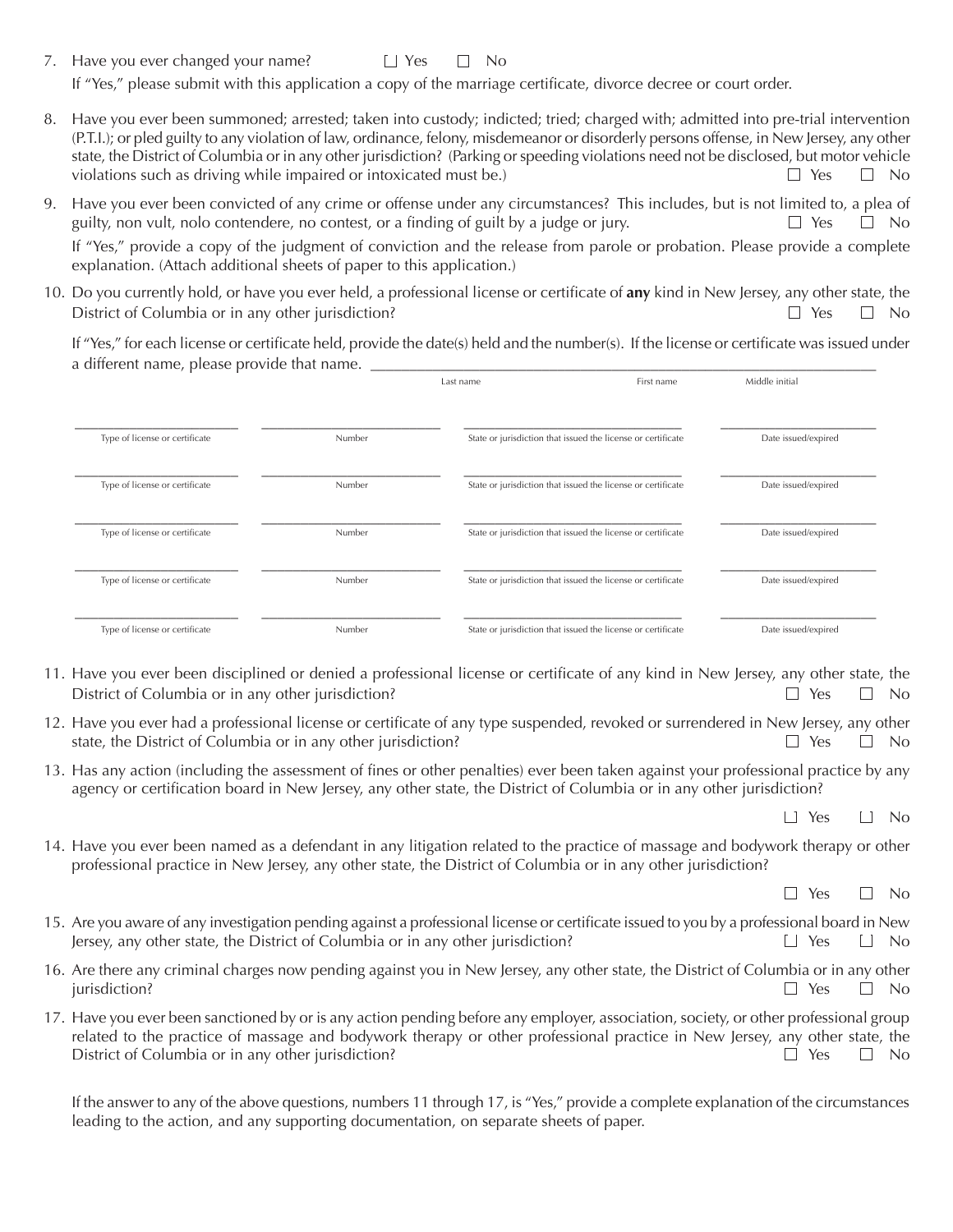18. Please provide a detailed employment history to include name(s) of employer(s), address of employer(s), dates of employment, job title(s), job duties and hours worked for your application to be reviewed.

If you do not have previous employment history, provide a narrative explaining what you were doing from the time the license expired to the time you filed the application.

- 19. Please provide evidence for twenty (20) continuing education credits, including two (2) in ethics pursuant to N.J.A.C. 13:34A-4.1(b) for the proceeding biennial renewal period. Copies of certificates should include hours completed, provider number, name of instructor, and state if they were completed in person or on line.
- 20. Please provide evidence of current CPR from an approved provider pursuant to N.J.A.C. 13:37A-2.1 (b) (4).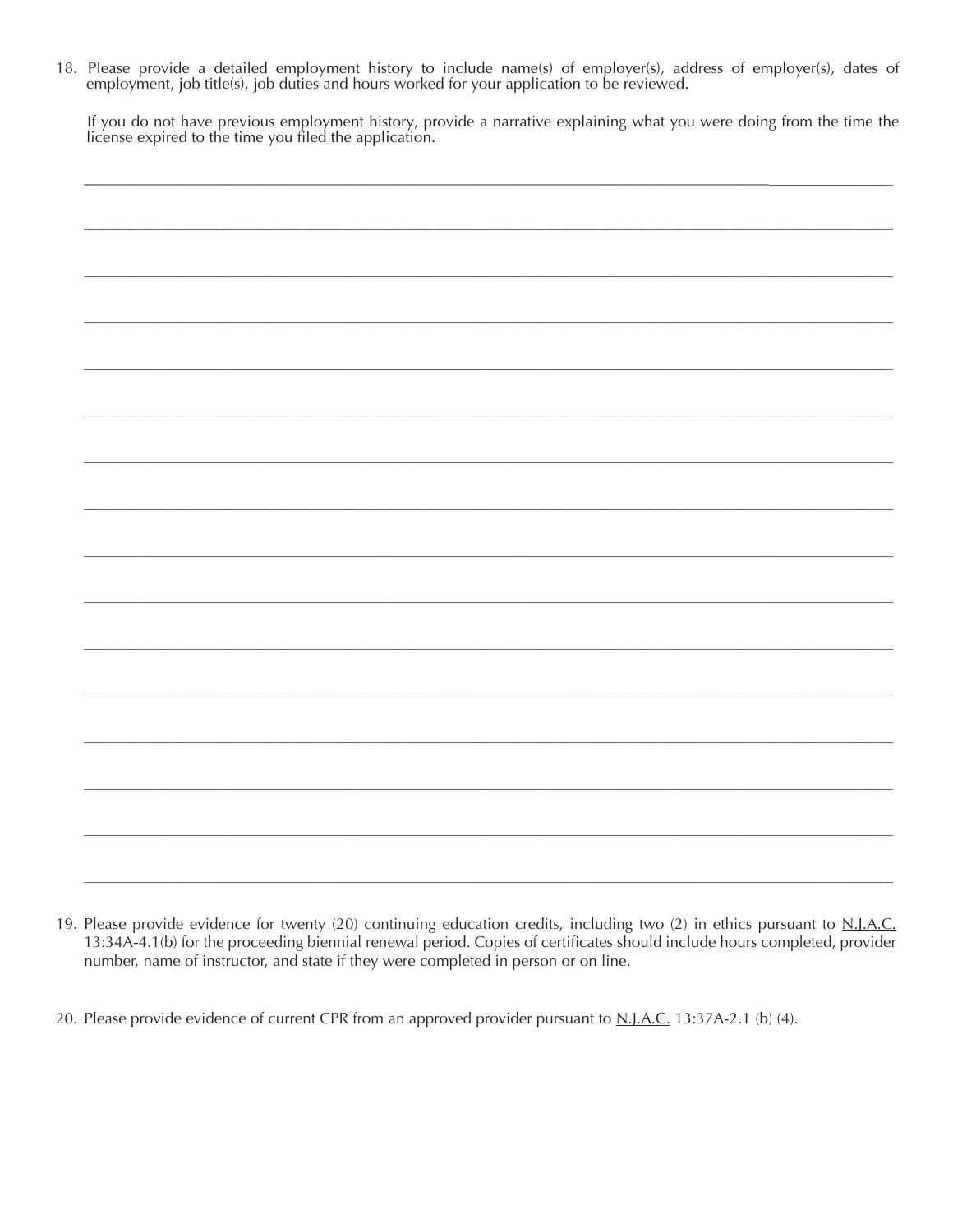# **Certification for Reinstatement/Reactivation Application**

I, \_\_\_\_\_\_\_\_\_\_\_\_\_\_\_\_\_\_\_\_\_\_\_\_\_\_\_\_\_\_\_\_\_\_\_\_\_\_\_\_\_\_\_\_\_\_\_\_ , in making this application to the Board or Committee for reinstatement of certification or licensure, certify that I am the applicant and that all of the information provided in connection with this application is true to the best of my knowledge and belief. I understand that any omissions, inaccuracies or failure to make full disclosures may be deemed sufficient to deny reinstatement or reactivation or to withhold renewal of or suspend or revoke a certificate or license issued by the Board or Committee.

I voluntarily consent to a thorough investigation of my present and past employment and other activities for the purpose of verifying my qualifications for reinstatement or reactivation. I further authorize all institutions, employers, agencies and all governmental agencies and instrumentalities (local, state, federal or foreign) to release any information, files or records requested by the Board or Committee.

I certify that the foregoing statements made by me are true. I am aware that if any of the foregoing statements made by me are willfully false, I am subject to punishment.

 $\_$  , and the set of the set of the set of the set of the set of the set of the set of the set of the set of the set of the set of the set of the set of the set of the set of the set of the set of the set of the set of th Signature of applicant **Date**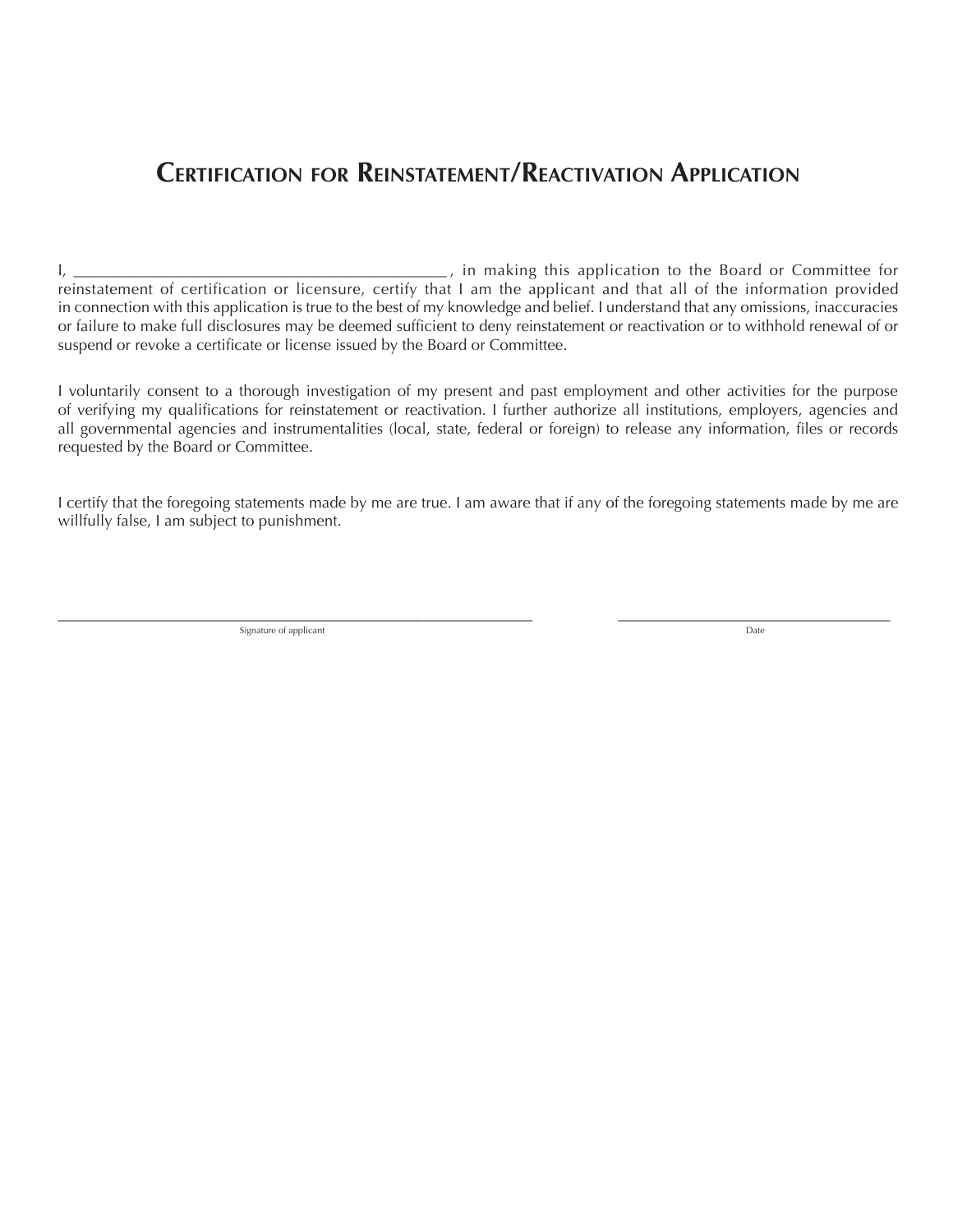| <b>Official Use Only</b><br>Dual License<br>License Type 1                                                                                                                                 |                                                 |                                            |                                                                                                  | <b>Official Use Only</b><br>Resubmit                                                                                                                                                                                                                              |
|--------------------------------------------------------------------------------------------------------------------------------------------------------------------------------------------|-------------------------------------------------|--------------------------------------------|--------------------------------------------------------------------------------------------------|-------------------------------------------------------------------------------------------------------------------------------------------------------------------------------------------------------------------------------------------------------------------|
| <b>Applicant's Number</b>                                                                                                                                                                  |                                                 | Division of Consumer Affairs               | <b>New Jersey Office of the Attorney General</b>                                                 | <b>Board or Committee</b>                                                                                                                                                                                                                                         |
| License Type 2                                                                                                                                                                             |                                                 | Newark, New Jersey 07101<br>(973) 504-6520 | New Jersey Board of Massage and Bodywork Therapy<br>124 Halsey Street, 6th Floor, P.O. Box 45048 |                                                                                                                                                                                                                                                                   |
| Applicant's Number                                                                                                                                                                         |                                                 |                                            |                                                                                                  |                                                                                                                                                                                                                                                                   |
| <b>Directions:</b> Answer all of the questions on this form.<br>Mr.<br>1. Name<br>$\Box$<br>Ms.<br>$\Box$                                                                                  | $Mrs.$ Last First                               |                                            | Middle                                                                                           | Maiden Name                                                                                                                                                                                                                                                       |
|                                                                                                                                                                                            |                                                 | City                                       | State                                                                                            | ZIP code                                                                                                                                                                                                                                                          |
| 3. Date of birth $\frac{1}{\text{Month}} / \frac{1}{\text{Day}} / \frac{1}{\text{Year}}$ Sex: $\Box$ Male $\Box$                                                                           |                                                 |                                            | Female                                                                                           |                                                                                                                                                                                                                                                                   |
|                                                                                                                                                                                            |                                                 |                                            |                                                                                                  |                                                                                                                                                                                                                                                                   |
| <b>Affairs</b> since November 2003?<br>check process. No payment is necessary as of now.<br>If "Yes," please provide the following information and follow the instructions outlined below: |                                                 |                                            | Yes                                                                                              | 5. Have you completed the fingerprinting process for any Board or Committee of the New Jersey Division of Consumer<br>N <sub>o</sub><br>If "No," you will receive a separate mailing from the Board or Committee regarding the criminal history record background |
|                                                                                                                                                                                            | Board or committee requiring the fingerprinting |                                            |                                                                                                  | Month and year you were fingerprinted                                                                                                                                                                                                                             |
|                                                                                                                                                                                            |                                                 |                                            |                                                                                                  | If you were fingerprinted after November 2003 as part of the criminal history background process for licensure or<br>certification by any other Board or Committee of the New Jersey Division of Consumer Affairs (a background check                             |

6. Have you ever been arrested and/or convicted of a crime or offense? (Minor traffic offenses such as a parking or speeding violations need not be listed.)  $\Box$  Yes  $\Box$  No violations need not be listed.)

**Every such conviction on record must be disclosed.** A true copy of every police report, judgment of conviction, sentencing order and termination of probation order, if applicable, **must** be submitted with thisform.Any documents(including employer orsupervisor letters of reference, if applicable) which present clear and convincing evidence of rehabilitation **must** be submitted with this form. **Failure to follow these instructions may result in the denial of an initial application.**

**Note:** Copies of judgments, sentencing and termination of probation orders may be obtained from the clerk of the county where those orders, disposing of the conviction, were issued and filed.

**Your continuing responsibility to disclose convictions of crimes or offenses**: You **must** notify the Board or Committee within five (5) business days if you are convicted of any crimes or offenses after this form has been completed.